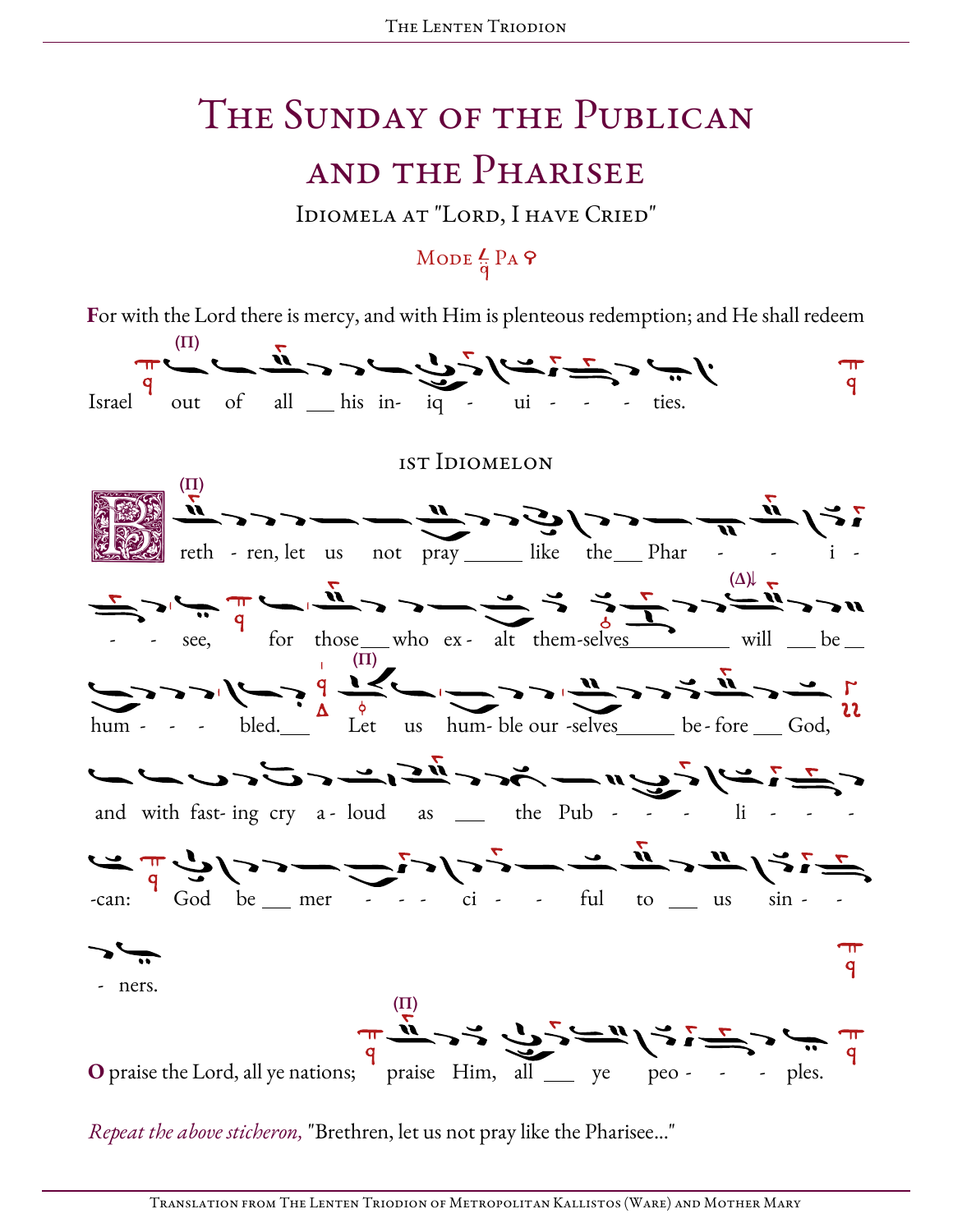# The Sunday of the Publican and the Pharisee

Stichera Idiomela at "Lord, I have Cried"

## MODE  $\frac{L}{q}$  PA  $\varphi$

For with the Lord there is mercy, and with Him is plenteous redemption; and He shall redeem



Repeat the above sticheron, "Brethren, let us not pray like the Pharisee..."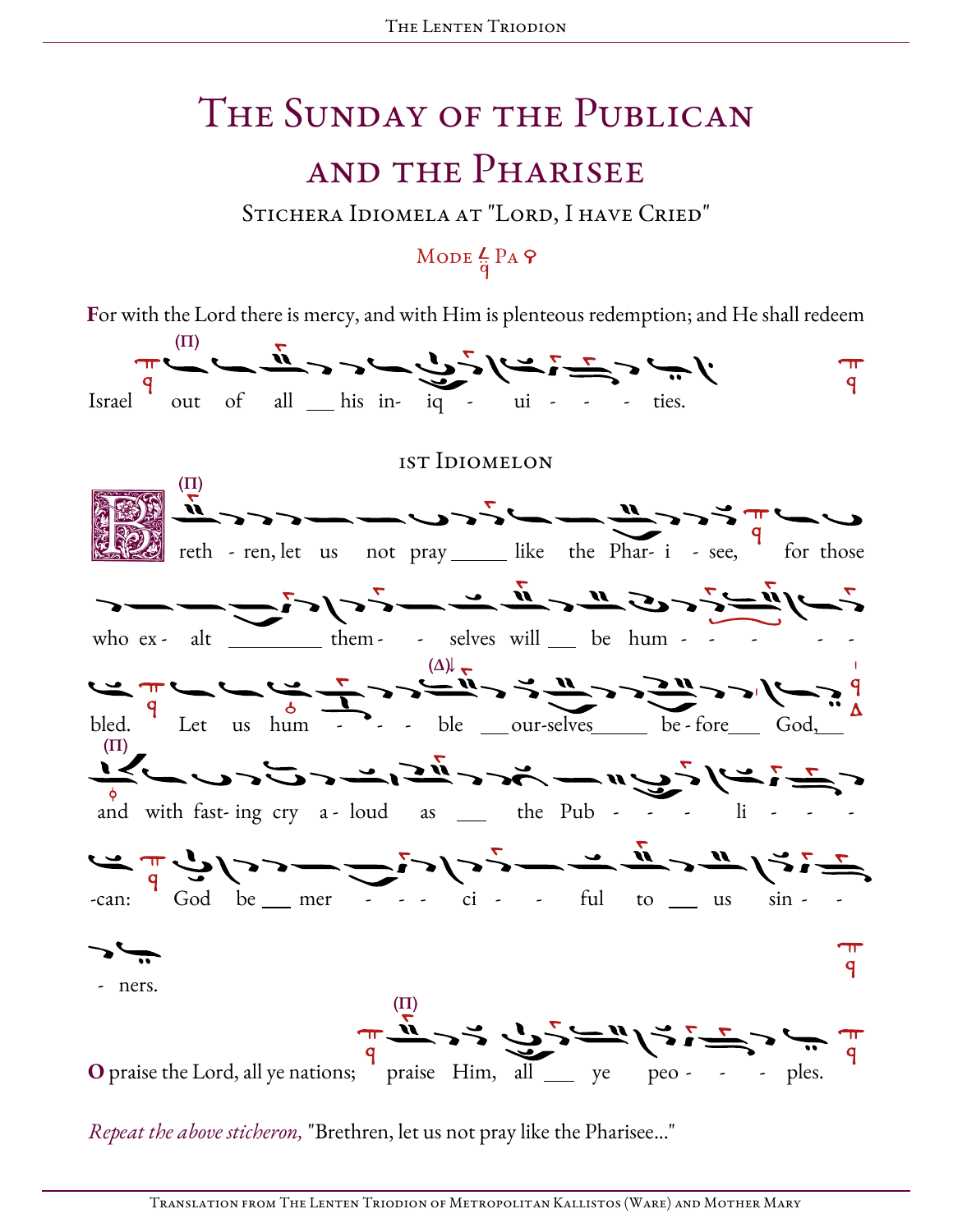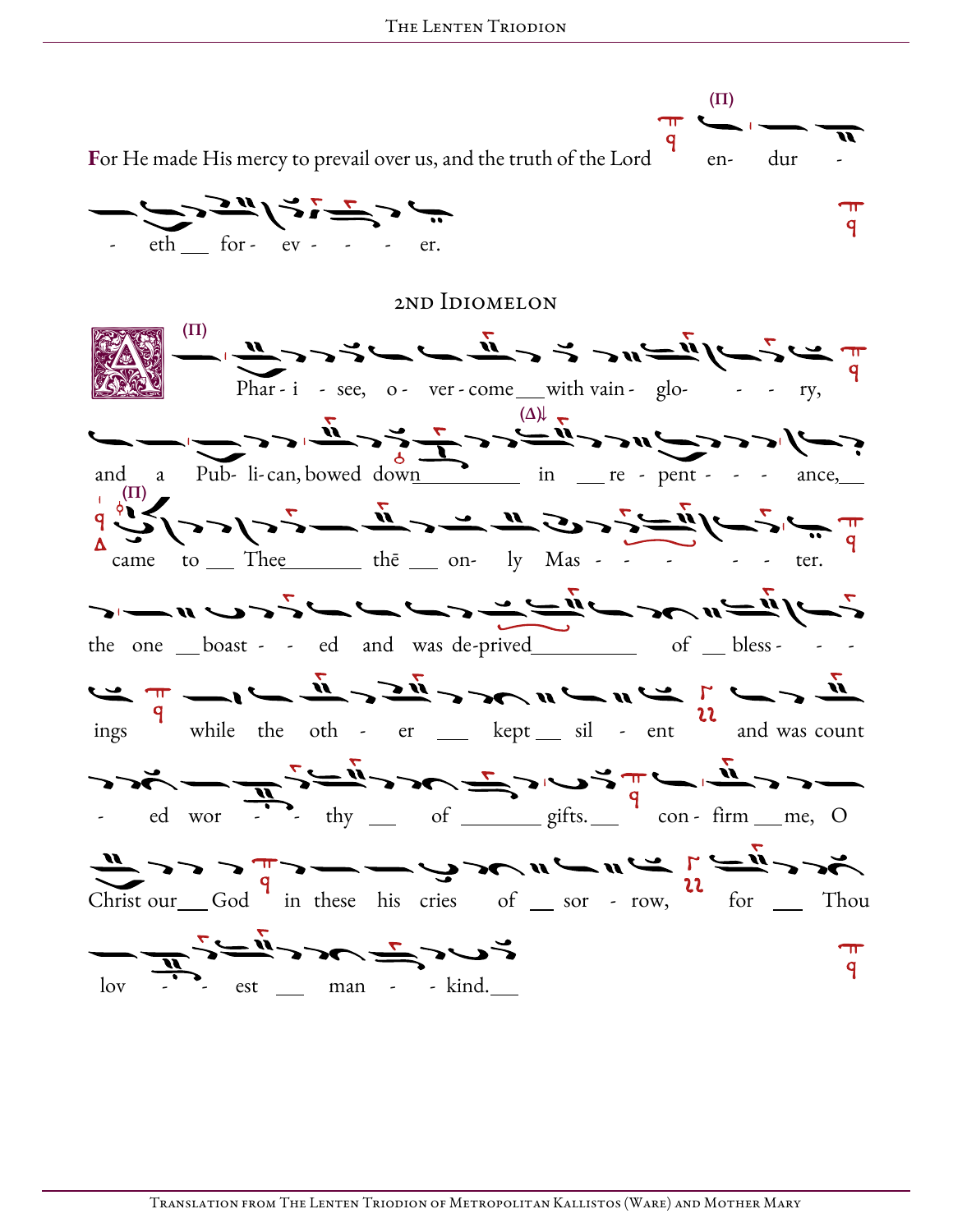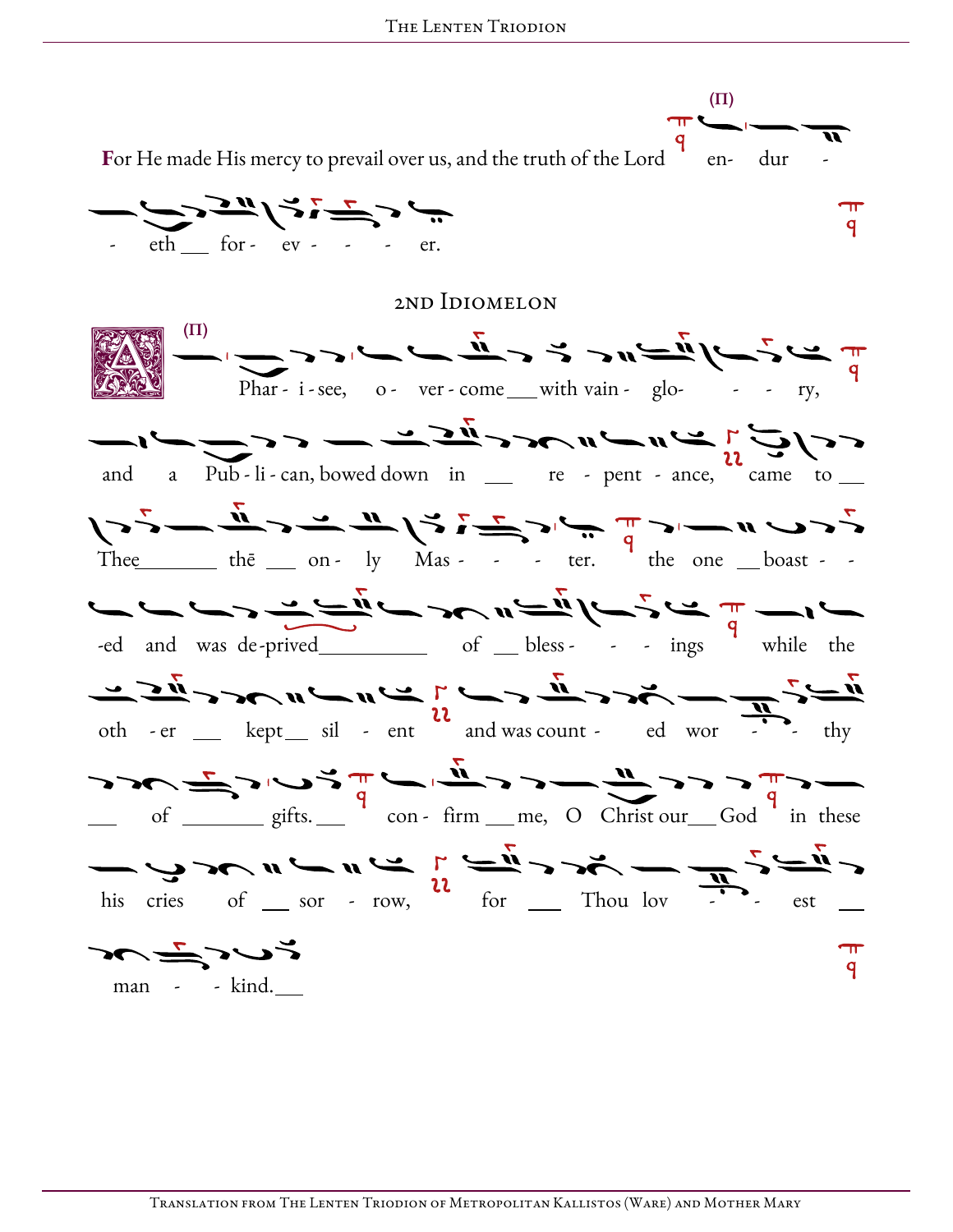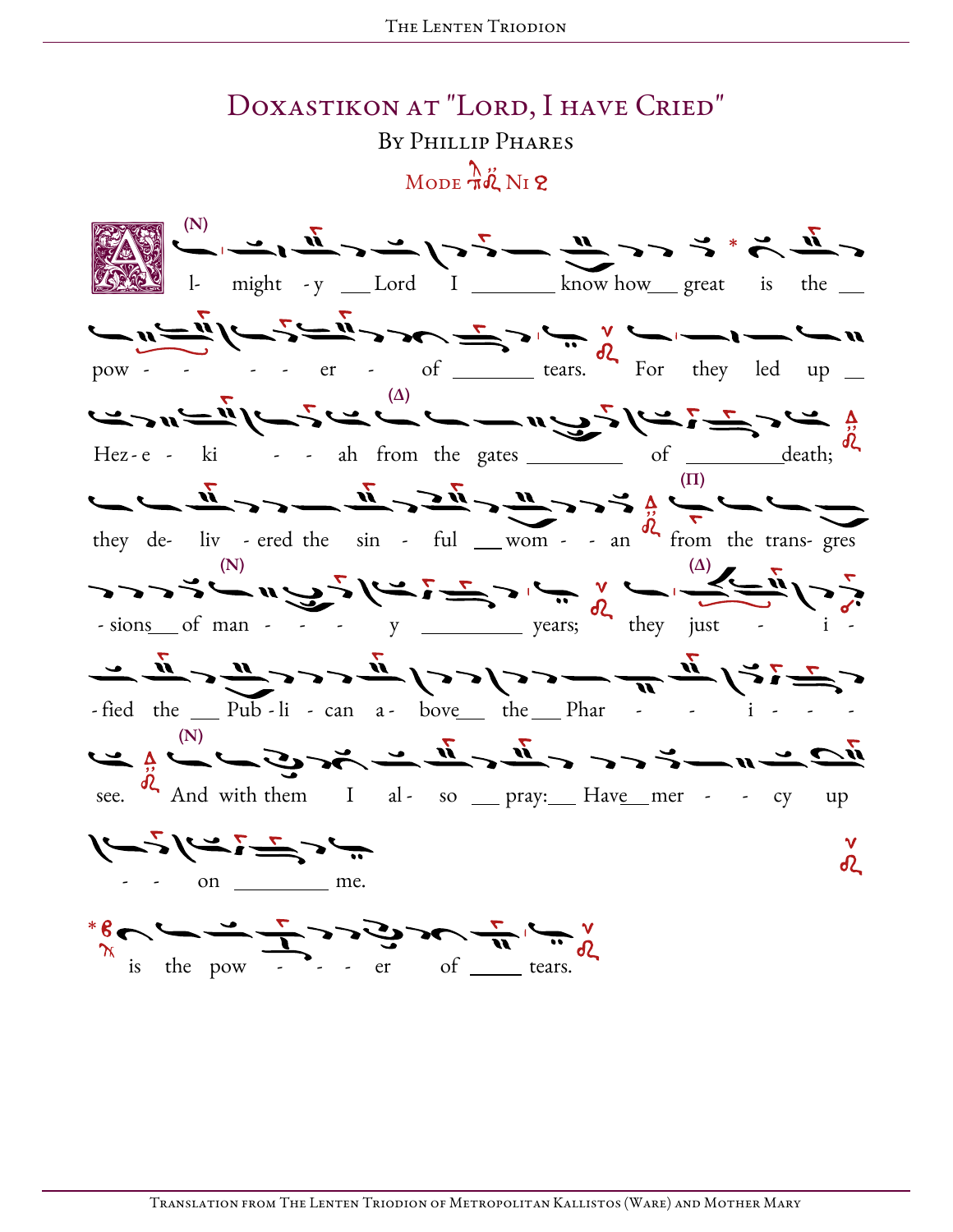#### DOXASTIKON AT THE APOSTICHA BY PHILLIP PHARES  $\bigwedge_{\text{MODE}} \frac{\lambda}{\pi}$ q<sup>2</sup> P<sub>A</sub>  $\varphi$

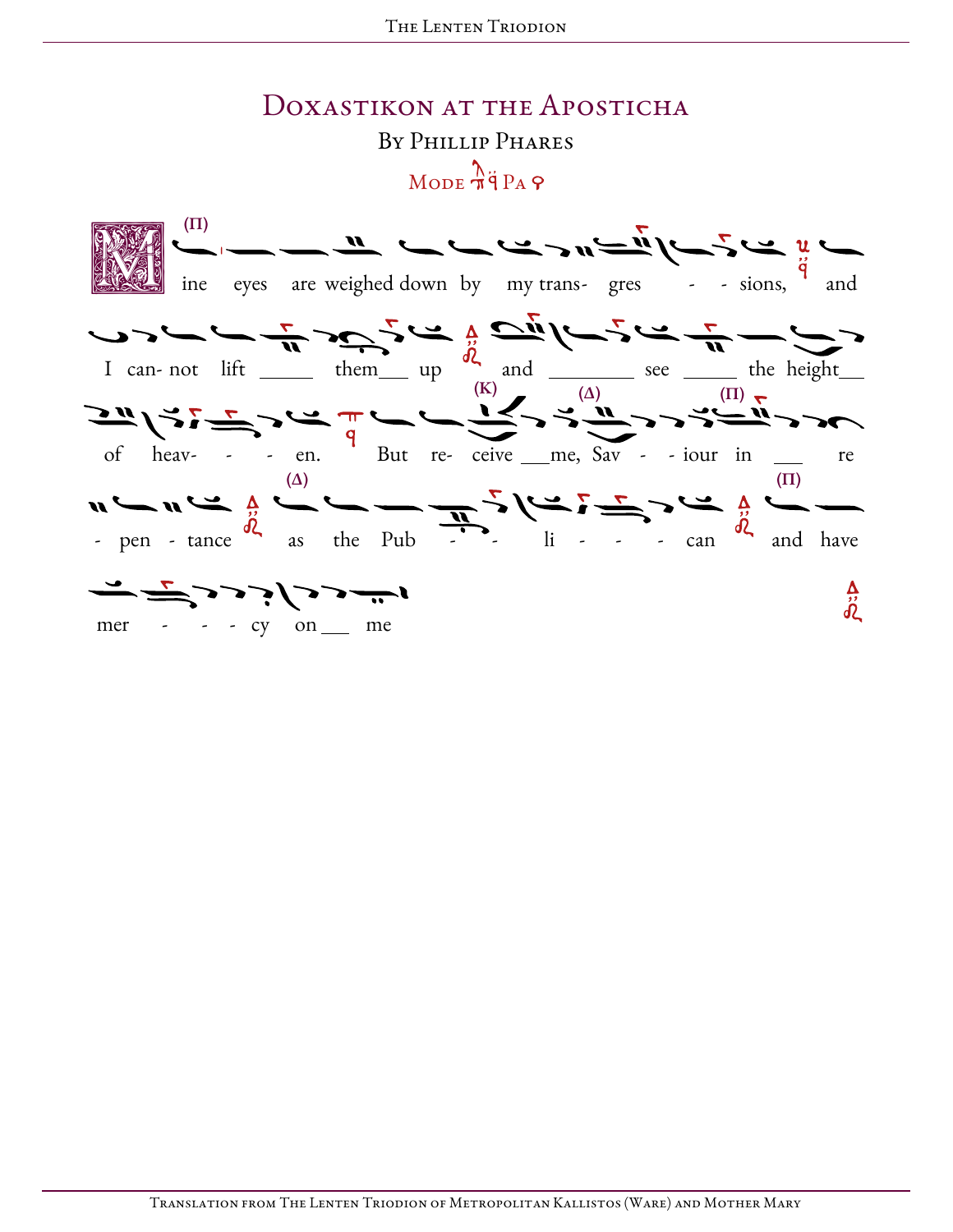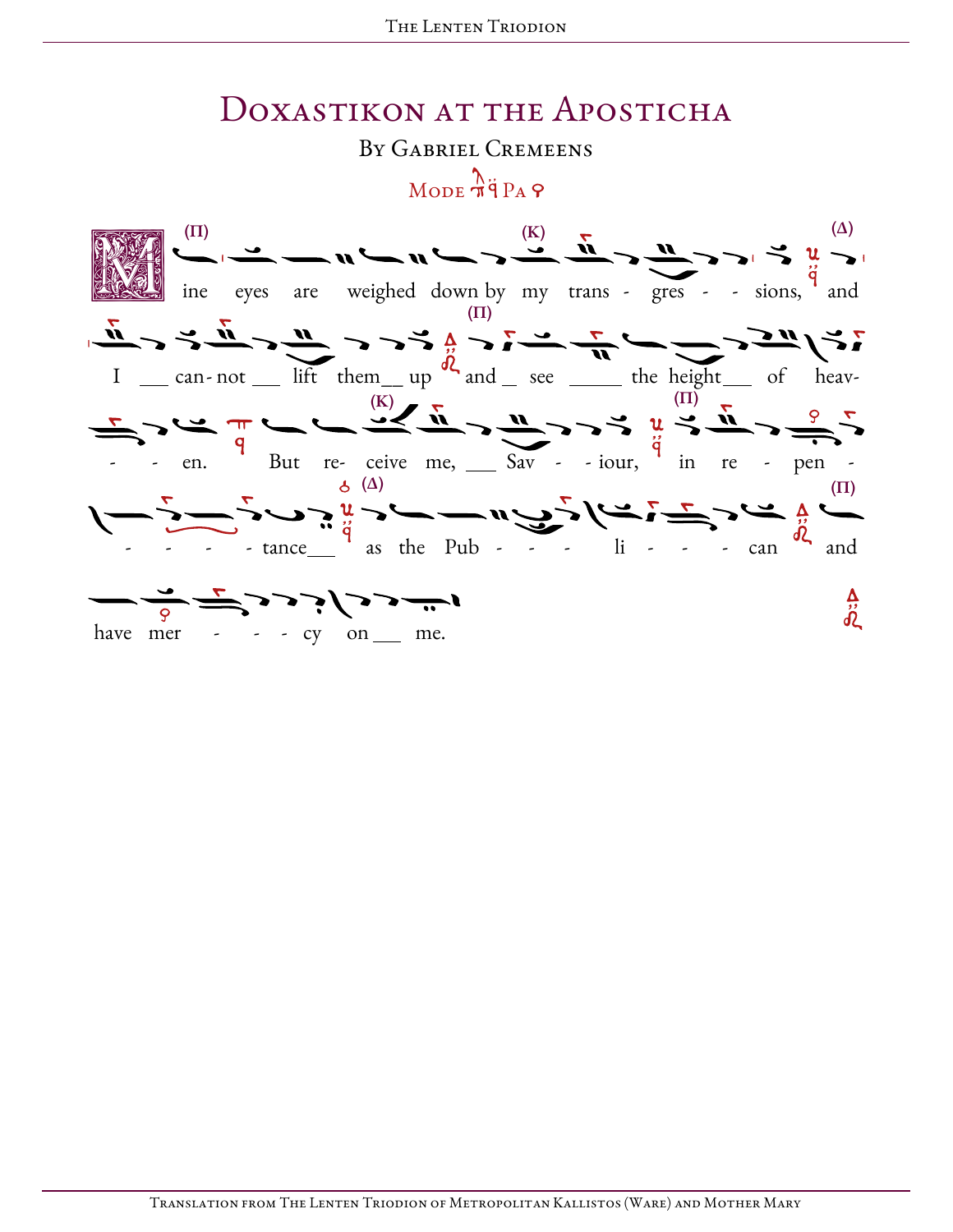#### DOXASTIKON AT THE APOSTICHA

LONG SETTING, BY PHILLIP PHARES

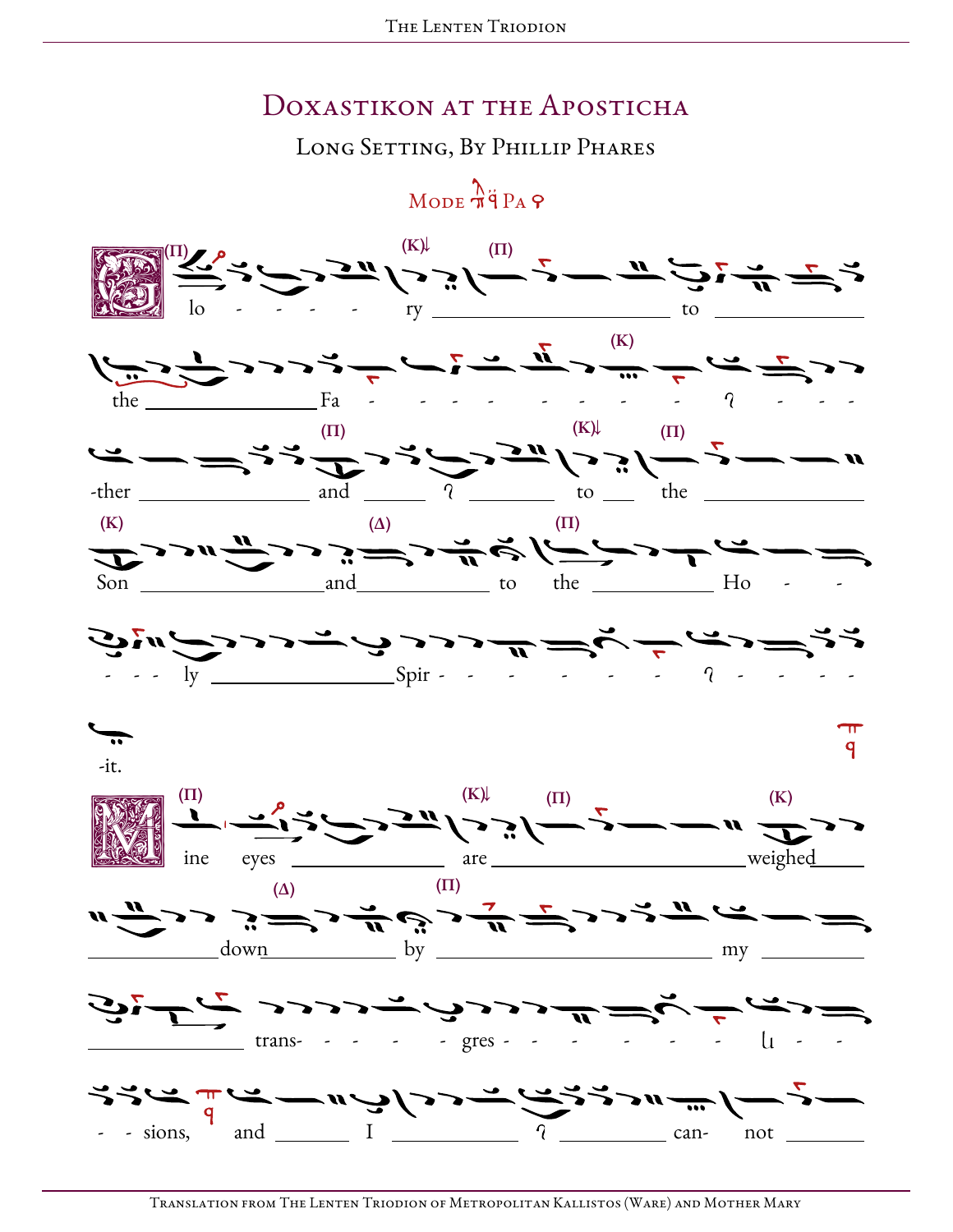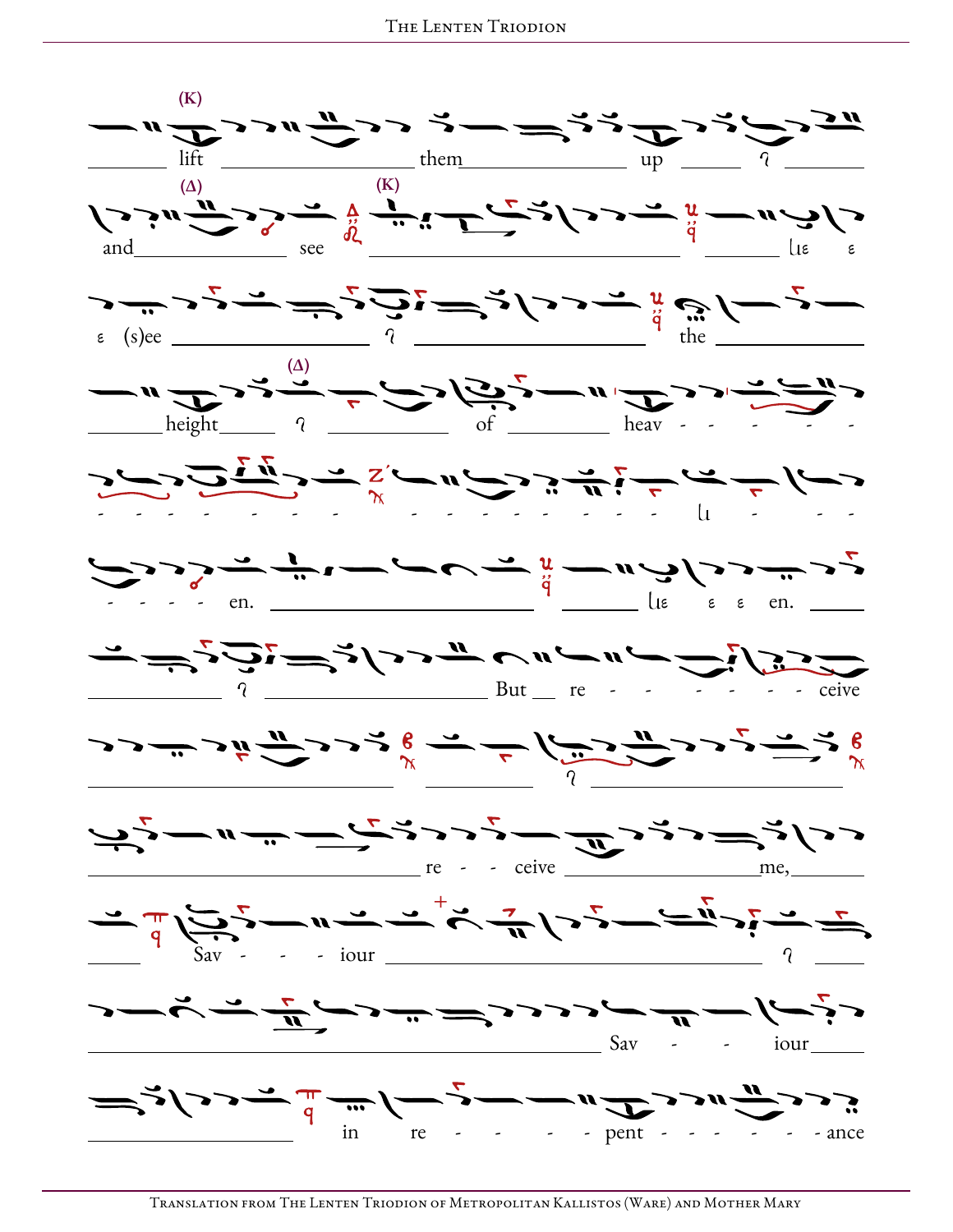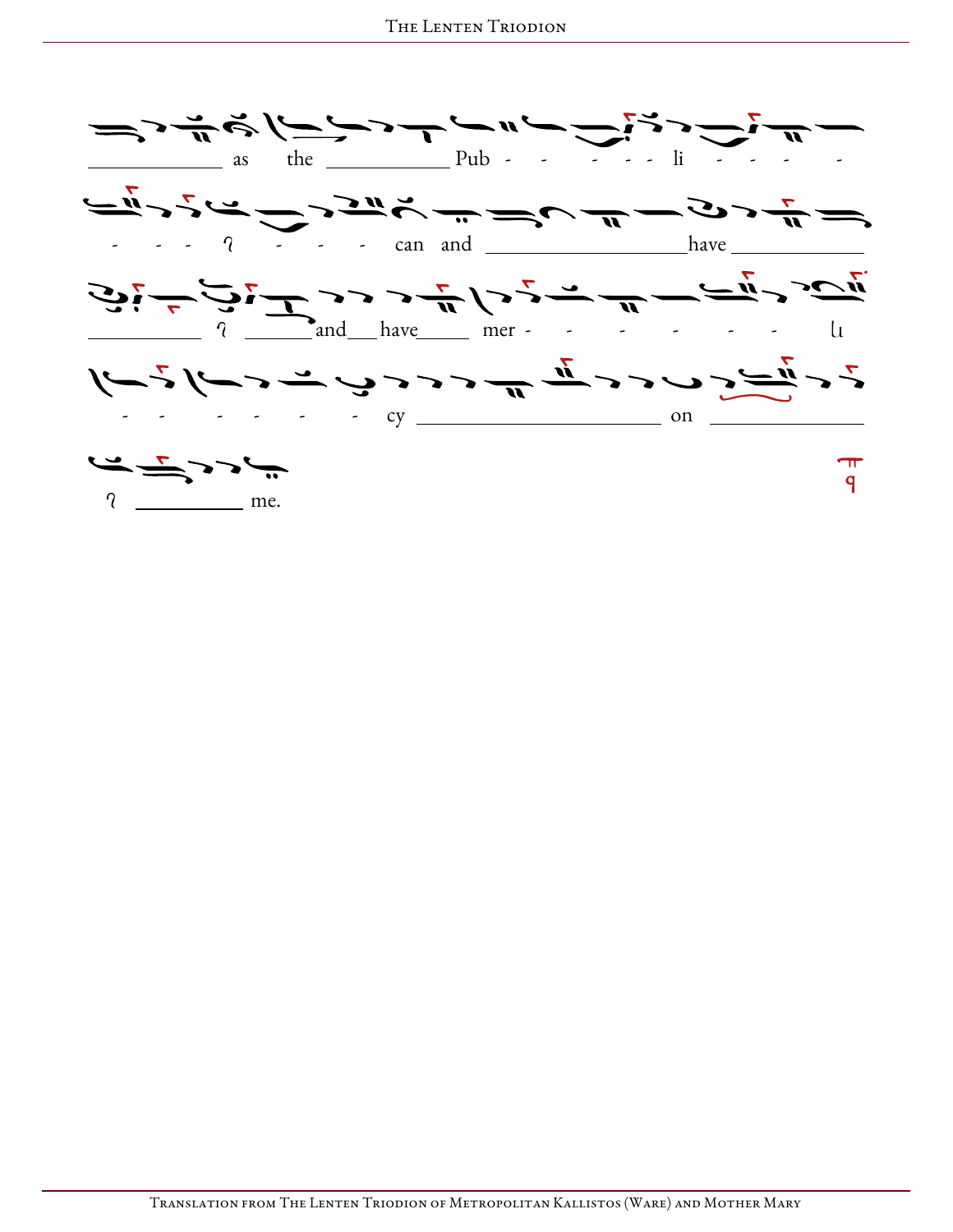#### STICHERA IDIOMELA AT THE PRAISES

BY PHILLIP PHARES

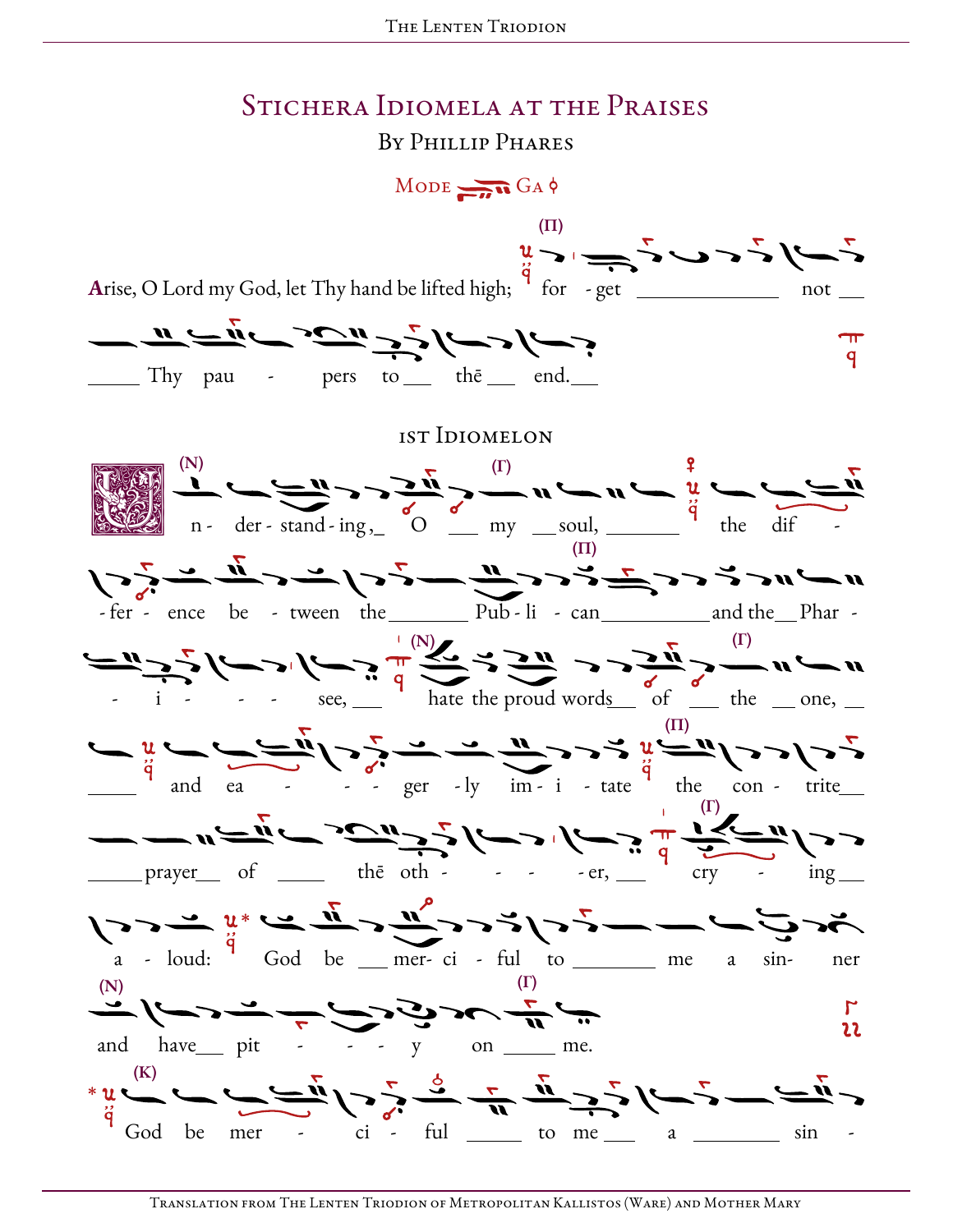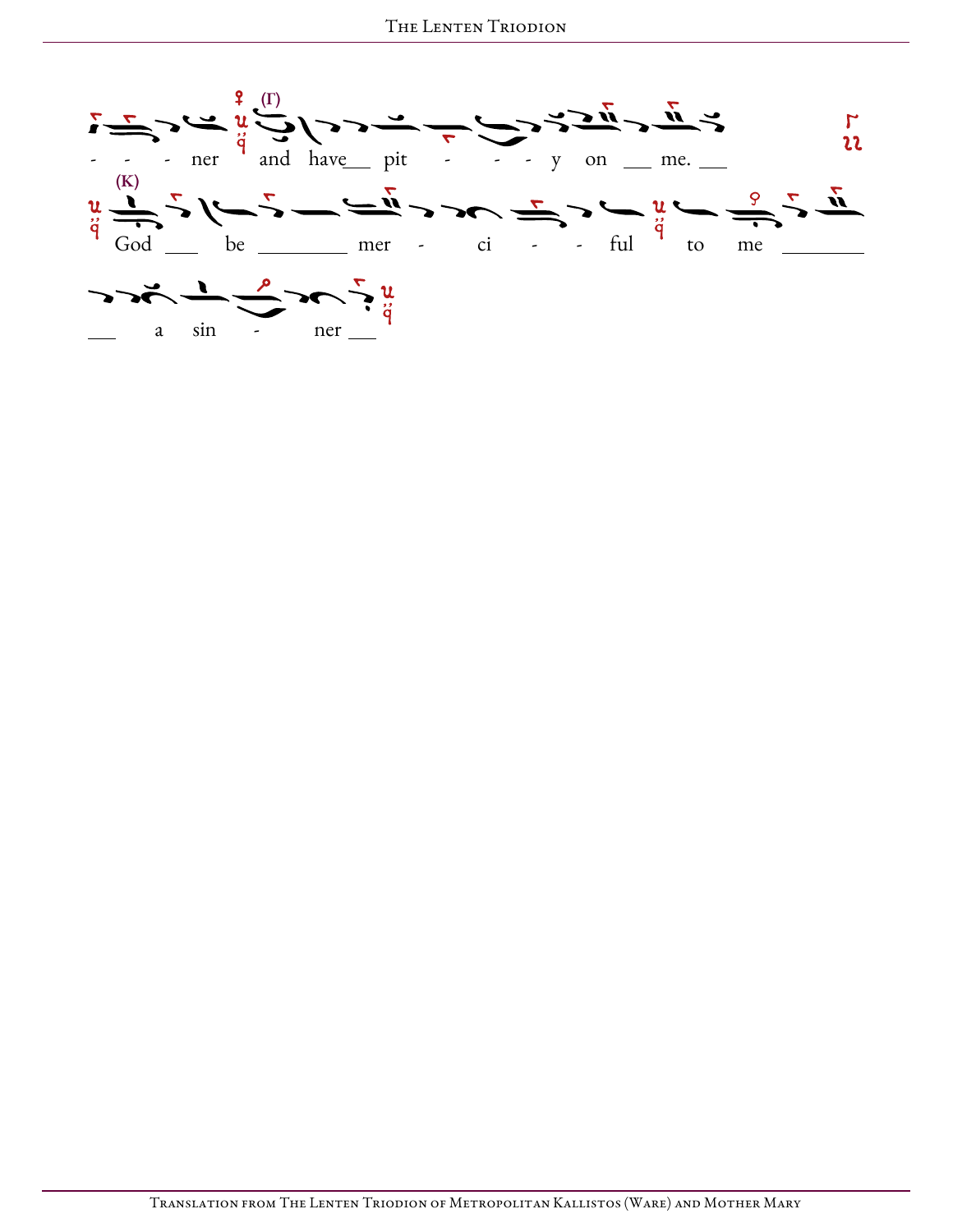